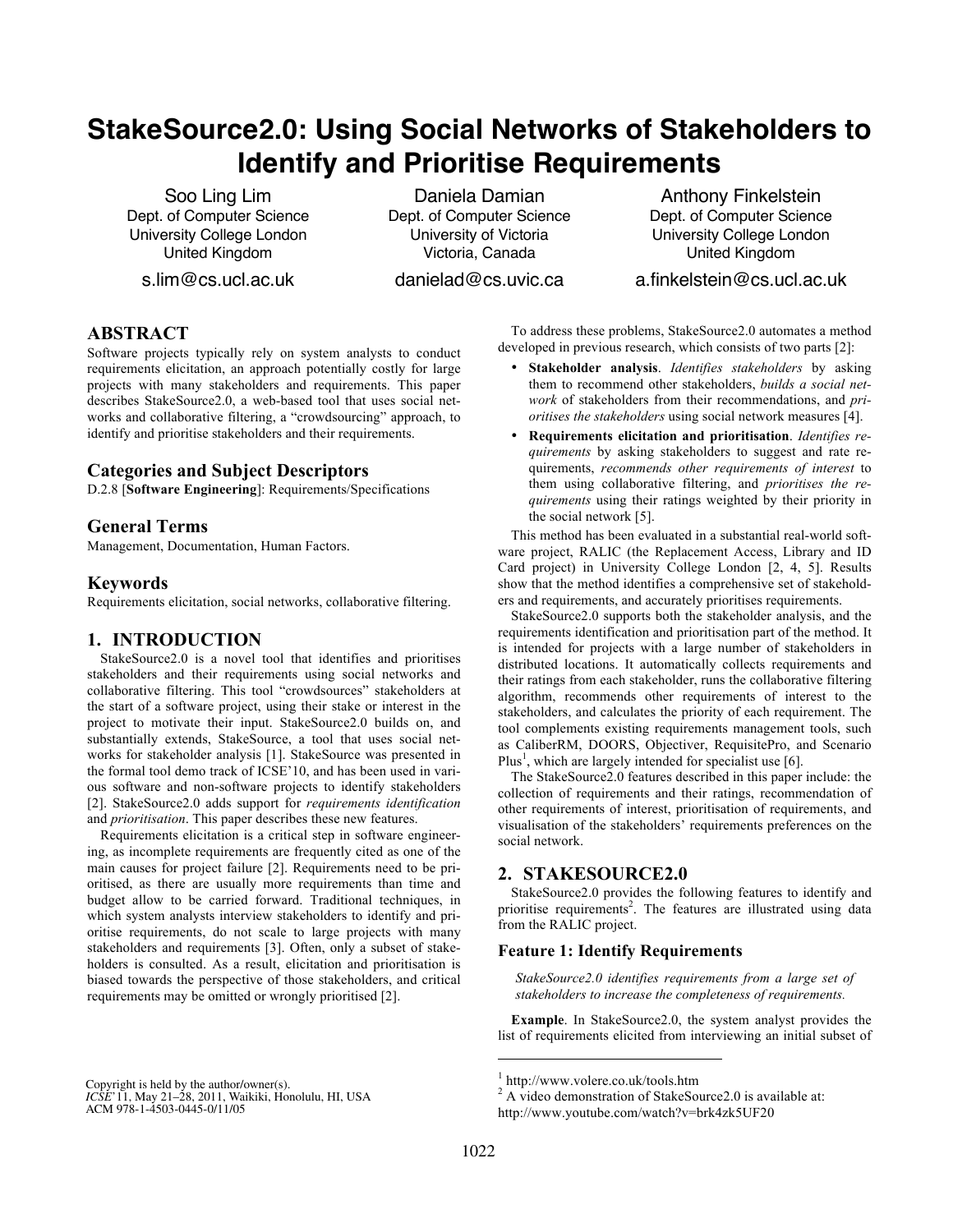stakeholders. Based on this list, StakeSource2.0 returns the requirements from all stakeholders.

**How StakeSource2.0 does it**. Requirements are organised in a simple hierarchical structure in StakeSource2.0, where child nodes are more specific than parent nodes. Analysts and stakeholders can provide requirements and their descriptions at any level. StakeSource2.0 identifies requirements by asking stakeholders to rate a given list of requirements and suggest other requirements.

To use the tool, the analysts create the project and enter a project description. StakeSource2.0 asks stakeholders for requirements by sending an email to each stakeholder, and uses the project details to inform the stakeholders about the project. The email contains a link that will bring the stakeholder to a requirements elicitation and rating form (Figure 1). In this form, the stakeholders provide new requirements, and rate new and existing requirements. A five-star rating means the requirement is very important to them, one-star means it is unimportant. Stakeholders can also vote against requirements (e.g., as shown by the "no-entry" symbol in Figure 1).

#### **Feature 2: Prioritise Requirements**

*StakeSource2.0 prioritises requirements using the stakeholders' ratings on the requirements and their influence in the project.*

**Example**. Because the system must be delivered rapidly, not all requirements can be implemented. StakeSource2.0 informs the analyst that the requirement "centralised management of access and ID information" is more critical than "exporting data to student systems."

**How StakeSource2.0 does it**. StakeSource2.0 aggregates each stakeholder's private judgements about a requirement's importance into a prioritised list of requirements. To do so, the stakeholders' ratings on a given requirement are weighted by their project influence [2]. Each requirement is then given a relative priority calculated by the sum of the weighted ratings for that requirement and presented as a prioritised list for the analysts (Figure 2(A)). A stakeholder's influence in the project is calculated using the betweenness centrality measure in the stakeholder network; this measure ranks a stakeholder by summing the number of shortest paths between other pairs of stakeholders that pass through that stakeholder [4]. The measure is used as it produces the most accurate prioritisation [2, 4].

To improve the quality of prioritisation, the analysts can merge different statements referring to the same requirement. Future work will consider crowdsourcing the stakeholders to detect duplicates and improve the quality of the requirements, as well as integration with existing requirements management tools to support other methods of eliciting requirements (e.g., use cases, user stories, and goal modelling).

#### **Feature 3: Recommend Requirements of Interest**

*StakeSource2.0 predicts a stakeholder's preference on unrated requirements using collaborative filtering techniques, and then recommends requirements with the highest predicted ratings to the stakeholder.*

**Example**. StakeSource2.0 sends an email to Janet, one of the stakeholders, suggesting that she may be interested in the requirement "combine ID card and session card." The requirement is very important to Janet and she gives it a five-star rating.



**Figure 1. Requirements elicitation and rating form.**

**How StakeSource2.0 does it**. Based on all the stakeholders' existing ratings on the requirements, StakeSource2.0 uses collaborative filtering to predict a stakeholder's preference for an unrated requirement. This feature supports requirements prioritisation by recommending requirements that are identified by only a few stakeholders to other stakeholders who may need it.

Collaborative filtering is a technique used in recommender systems to predict a user's preference on an unrated item [7]. It does so by collecting preference information from many users. For example, Amazon uses collaborative filtering to recommend products to their customers. Recent research has also used collaborative filtering to recommend discussion forums of interest to stakeholders during requirements elicitation [8].

StakeSource2.0 uses the item-to-item collaborative filtering algorithm [7], whereby predictions are generated based on similarities between items (a user who likes item *x* may also like item *y*). The algorithm matches each stakeholder's rated requirements to similar but unrated requirements, and then combines those similar requirements into a list of recommendations for the stakeholder. To determine the most similar match for a given requirement, the algorithm finds requirements that stakeholders tend to need together. For stakeholders who provided insufficient ratings to generate recommendations, StakeSource2.0 presents them with a list of most highly rated requirements. Recommendations approved by the stakeholders are added to their set of ratings.

#### **Feature 4: Highlight Stakeholders in Conflict**

*StakeSource2.0 highlights stakeholders with conflicting preferences for requirements and reveals their position in the social network.*

**Example**. StakeSource2.0 reveals that many stakeholders oppose the use of their access cards as bank cards. One of them is Richard, the director who is central in the stakeholder network.

**How StakeSource2.0 does it**. Selecting a requirement highlights stakeholders in the social network who rated it positively (in green) and those who rated it negatively (in purple) (Figure 2(B)). Attention should be given to a requirement if many stakeholders are in conflict, or if the stakeholders in conflict occupy central positions in the network. Selecting a stakeholder enables the analysts to view their requirements (Figure 2(C)). Future work involves clustering stakeholders by their similarity to identify stakeholders who have highly dissimilar requirements preferences.

#### **3. IMPLEMENTATION**

For the implementation of StakeSource2.0, previous research [2, 4] identified the following key requirements.

The tool should be widely available and easy to use to encourage a sufficient number of stakeholders to contribute their requirements and ratings.